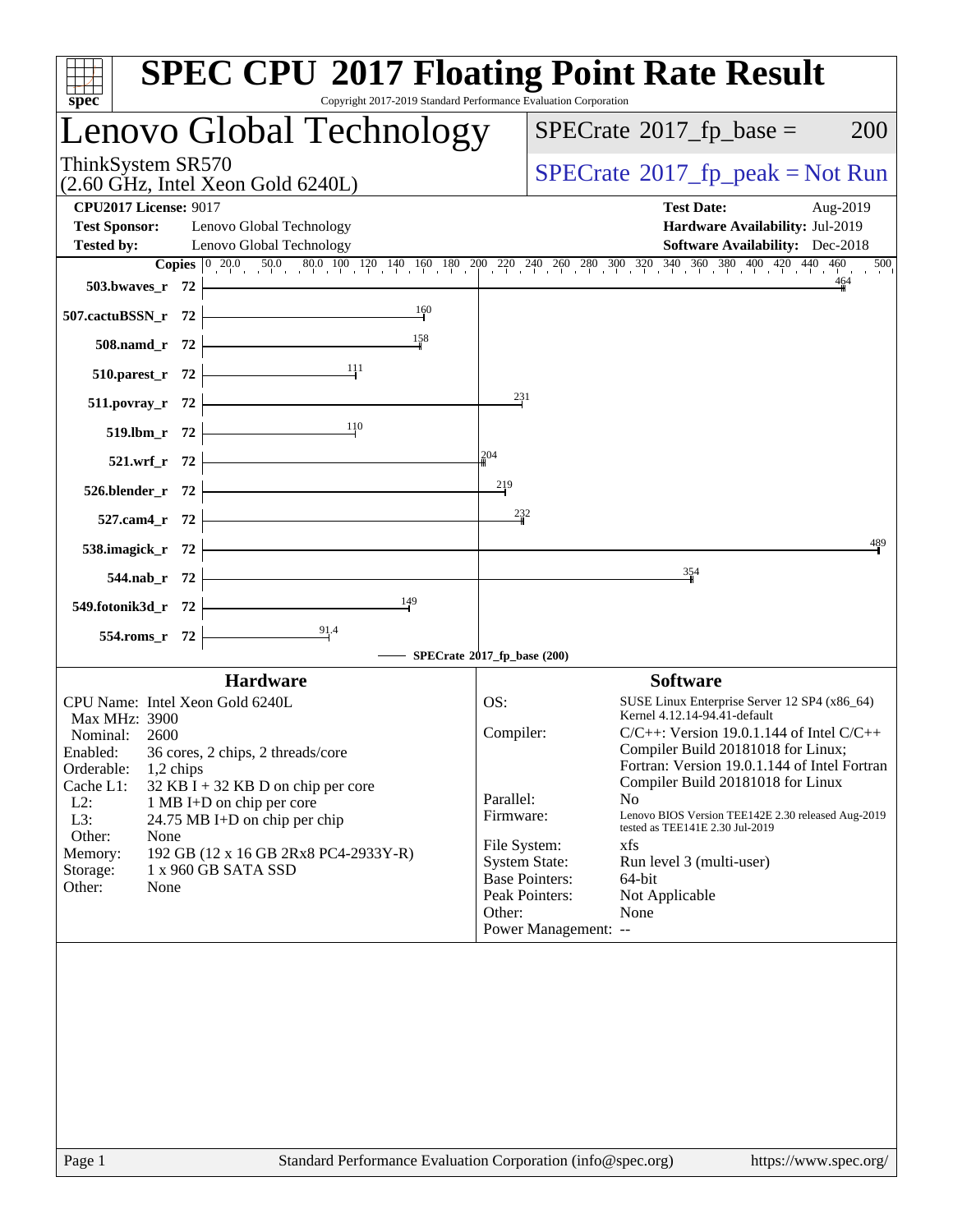

## Lenovo Global Technology

 $SPECTate$ <sup>®</sup>[2017\\_fp\\_base =](http://www.spec.org/auto/cpu2017/Docs/result-fields.html#SPECrate2017fpbase) 200

ThinkSystem SR570<br>(2.60 GHz, Intel Xeon Gold 6240L)

 $SPECTate@2017_fp\_peak = Not Run$ 

**[Test Sponsor:](http://www.spec.org/auto/cpu2017/Docs/result-fields.html#TestSponsor)** Lenovo Global Technology **[Hardware Availability:](http://www.spec.org/auto/cpu2017/Docs/result-fields.html#HardwareAvailability)** Jul-2019 **[Tested by:](http://www.spec.org/auto/cpu2017/Docs/result-fields.html#Testedby)** Lenovo Global Technology **[Software Availability:](http://www.spec.org/auto/cpu2017/Docs/result-fields.html#SoftwareAvailability)** Dec-2018

**[CPU2017 License:](http://www.spec.org/auto/cpu2017/Docs/result-fields.html#CPU2017License)** 9017 **[Test Date:](http://www.spec.org/auto/cpu2017/Docs/result-fields.html#TestDate)** Aug-2019

### **[Results Table](http://www.spec.org/auto/cpu2017/Docs/result-fields.html#ResultsTable)**

|                                                    | <b>Base</b>   |                |            |                | <b>Peak</b> |                |       |               |                |              |                |              |                |              |
|----------------------------------------------------|---------------|----------------|------------|----------------|-------------|----------------|-------|---------------|----------------|--------------|----------------|--------------|----------------|--------------|
| <b>Benchmark</b>                                   | <b>Copies</b> | <b>Seconds</b> | Ratio      | <b>Seconds</b> | Ratio       | <b>Seconds</b> | Ratio | <b>Copies</b> | <b>Seconds</b> | <b>Ratio</b> | <b>Seconds</b> | <b>Ratio</b> | <b>Seconds</b> | <b>Ratio</b> |
| 503.bwaves_r                                       | 72            | 1556           | 464        | 1553           | 465         | 1560           | 463   |               |                |              |                |              |                |              |
| 507.cactuBSSN r                                    | 72            | 569            | <b>160</b> | 570            | 160         | 569            | 160   |               |                |              |                |              |                |              |
| $508$ .namd $r$                                    | 72            | 435            | 157        | 433            | 158         | 432            | 158   |               |                |              |                |              |                |              |
| 510.parest_r                                       | 72            | 1695           | 111        | 1704           | <u> 111</u> | 1709           | 110   |               |                |              |                |              |                |              |
| 511.povray_r                                       | 72            | 727            | 231        | 726            | <u>231</u>  | 726            | 231   |               |                |              |                |              |                |              |
| 519.lbm r                                          | 72            | 688            | 110        | 688            | <b>110</b>  | 688            | 110   |               |                |              |                |              |                |              |
| $521$ .wrf $r$                                     | 72            | 790            | 204        | 799            | 202         | 792            | 204   |               |                |              |                |              |                |              |
| 526.blender r                                      | 72            | 500            | 219        | 501            | 219         | 502            | 219   |               |                |              |                |              |                |              |
| $527$ .cam $4r$                                    | 72            | 545            | 231        | 542            | 232         | 543            | 232   |               |                |              |                |              |                |              |
| 538.imagick_r                                      | 72            | 366            | 489        | 365            | 490         | 366            | 489   |               |                |              |                |              |                |              |
| $544$ .nab r                                       | 72            | 343            | 353        | 341            | 355         | 342            | 354   |               |                |              |                |              |                |              |
| 549.fotonik3d r                                    | 72            | 1875           | 150        | 1878           | 149         | 1877           | 149   |               |                |              |                |              |                |              |
| $554$ .roms_r                                      | 72            | 1252           | 91.4       | 1251           | 91.4        | 1250           | 91.6  |               |                |              |                |              |                |              |
| $SPECrate$ <sup>®</sup> 2017_fp_base =             |               |                | <b>200</b> |                |             |                |       |               |                |              |                |              |                |              |
| <b>Not Run</b><br>$SPECrate^{\circ}2017$ fp peak = |               |                |            |                |             |                |       |               |                |              |                |              |                |              |

Results appear in the [order in which they were run.](http://www.spec.org/auto/cpu2017/Docs/result-fields.html#RunOrder) Bold underlined text [indicates a median measurement.](http://www.spec.org/auto/cpu2017/Docs/result-fields.html#Median)

### **[Submit Notes](http://www.spec.org/auto/cpu2017/Docs/result-fields.html#SubmitNotes)**

 The numactl mechanism was used to bind copies to processors. The config file option 'submit' was used to generate numactl commands to bind each copy to a specific processor. For details, please see the config file.

### **[Operating System Notes](http://www.spec.org/auto/cpu2017/Docs/result-fields.html#OperatingSystemNotes)**

Stack size set to unlimited using "ulimit -s unlimited"

### **[General Notes](http://www.spec.org/auto/cpu2017/Docs/result-fields.html#GeneralNotes)**

Environment variables set by runcpu before the start of the run: LD\_LIBRARY\_PATH = "/home/cpu2017-1.0.5-ic19.0u1/lib/intel64"

 Binaries compiled on a system with 1x Intel Core i9-7900X CPU + 32GB RAM memory using Redhat Enterprise Linux 7.5 Transparent Huge Pages enabled by default Prior to runcpu invocation Filesystem page cache synced and cleared with: sync; echo 3> /proc/sys/vm/drop\_caches runcpu command invoked through numactl i.e.: numactl --interleave=all runcpu <etc> NA: The test sponsor attests, as of date of publication, that CVE-2017-5754 (Meltdown) is mitigated in the system as tested and documented.

**(Continued on next page)**

| Page 2<br>Standard Performance Evaluation Corporation (info@spec.org)<br>https://www.spec.org/ |
|------------------------------------------------------------------------------------------------|
|------------------------------------------------------------------------------------------------|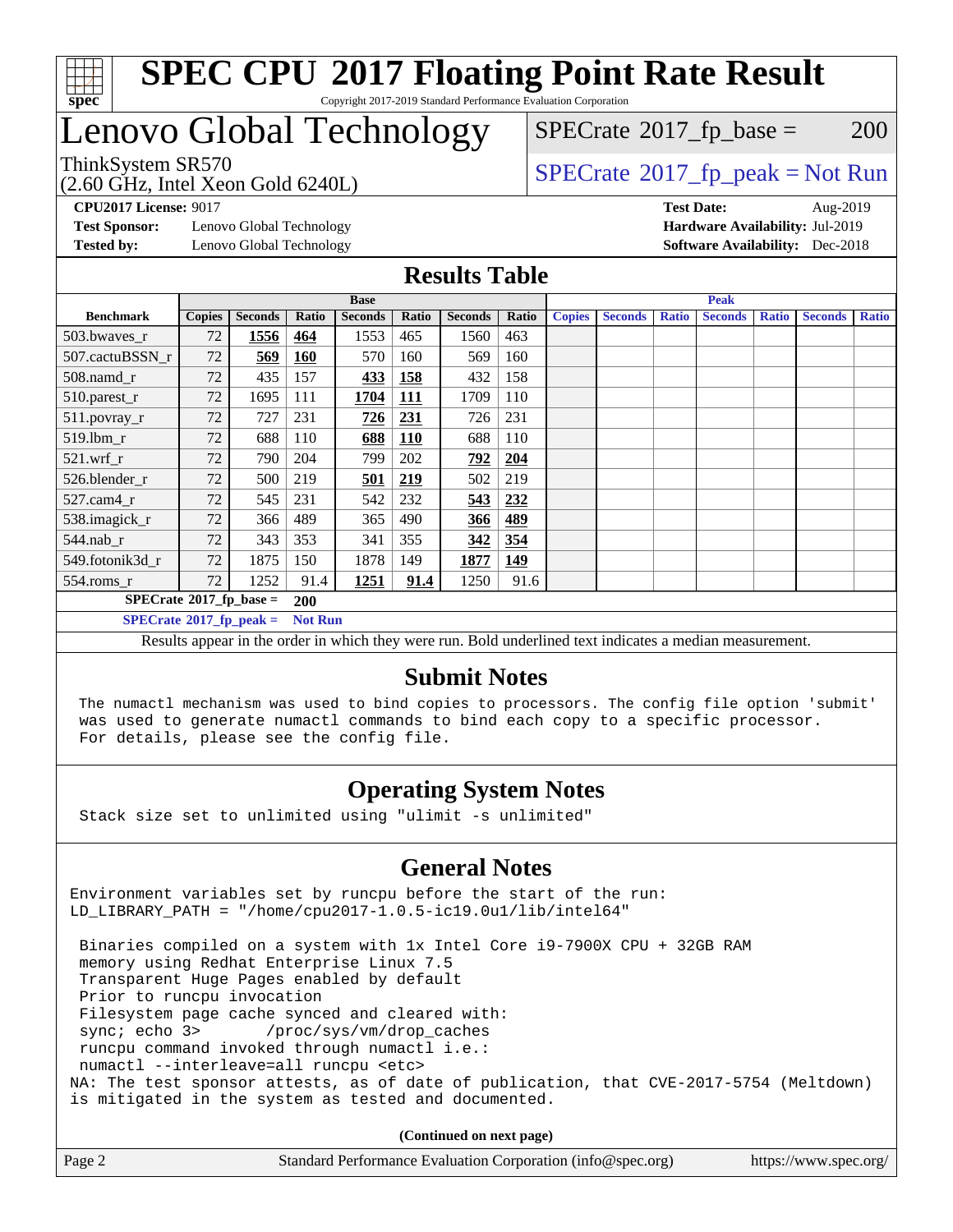

# **[SPEC CPU](http://www.spec.org/auto/cpu2017/Docs/result-fields.html#SPECCPU2017FloatingPointRateResult)[2017 Floating Point Rate Result](http://www.spec.org/auto/cpu2017/Docs/result-fields.html#SPECCPU2017FloatingPointRateResult)**

Copyright 2017-2019 Standard Performance Evaluation Corporation

## Lenovo Global Technology

 $SPECTate$ <sup>®</sup>[2017\\_fp\\_base =](http://www.spec.org/auto/cpu2017/Docs/result-fields.html#SPECrate2017fpbase) 200

(2.60 GHz, Intel Xeon Gold 6240L)

ThinkSystem SR570<br>  $SPECTI<sub>2</sub> Inted Y<sub>0</sub> = Col 6240J$ 

**[Test Sponsor:](http://www.spec.org/auto/cpu2017/Docs/result-fields.html#TestSponsor)** Lenovo Global Technology **[Hardware Availability:](http://www.spec.org/auto/cpu2017/Docs/result-fields.html#HardwareAvailability)** Jul-2019 **[Tested by:](http://www.spec.org/auto/cpu2017/Docs/result-fields.html#Testedby)** Lenovo Global Technology **[Software Availability:](http://www.spec.org/auto/cpu2017/Docs/result-fields.html#SoftwareAvailability)** Dec-2018

**[CPU2017 License:](http://www.spec.org/auto/cpu2017/Docs/result-fields.html#CPU2017License)** 9017 **[Test Date:](http://www.spec.org/auto/cpu2017/Docs/result-fields.html#TestDate)** Aug-2019

### **[General Notes \(Continued\)](http://www.spec.org/auto/cpu2017/Docs/result-fields.html#GeneralNotes)**

Yes: The test sponsor attests, as of date of publication, that CVE-2017-5753 (Spectre variant 1) is mitigated in the system as tested and documented. Yes: The test sponsor attests, as of date of publication, that CVE-2017-5715 (Spectre variant 2) is mitigated in the system as tested and documented. Yes: The test sponsor attests, as of date of publication, that CVE-2018-3640 (Spectre variant 3a) is mitigated in the system as tested and documented. Yes: The test sponsor attests, as of date of publication, that CVE-2018-3639 (Spectre variant 4) is mitigated in the system as tested and documented.

### **[Platform Notes](http://www.spec.org/auto/cpu2017/Docs/result-fields.html#PlatformNotes)**

Page 3 Standard Performance Evaluation Corporation [\(info@spec.org\)](mailto:info@spec.org) <https://www.spec.org/> BIOS configuration: Choose Operating Mode set to Maximum Performance Choose Operating Mode set to Custom Mode MONITOR/MWAIT set to Enable SNC set to Enable Sysinfo program /home/cpu2017-1.0.5-ic19.0u1/bin/sysinfo Rev: r5974 of 2018-05-19 9bcde8f2999c33d61f64985e45859ea9 running on linux-et90 Mon Aug 26 14:30:36 2019 SUT (System Under Test) info as seen by some common utilities. For more information on this section, see <https://www.spec.org/cpu2017/Docs/config.html#sysinfo> From /proc/cpuinfo model name : Intel(R) Xeon(R) Gold 6240L CPU @ 2.60GHz 2 "physical id"s (chips) 72 "processors" cores, siblings (Caution: counting these is hw and system dependent. The following excerpts from /proc/cpuinfo might not be reliable. Use with caution.) cpu cores : 18 siblings : 36 physical 0: cores 0 1 2 3 4 8 9 10 11 16 17 18 19 20 24 25 26 27 physical 1: cores 0 1 2 3 4 8 9 10 11 16 17 18 19 20 24 25 26 27 From lscpu: Architecture: x86\_64 CPU op-mode(s): 32-bit, 64-bit Byte Order: Little Endian  $CPU(s):$  72 On-line CPU(s) list: 0-71 Thread(s) per core: 2 Core(s) per socket: 18 Socket(s): 2 NUMA node(s): 4 Vendor ID: GenuineIntel **(Continued on next page)**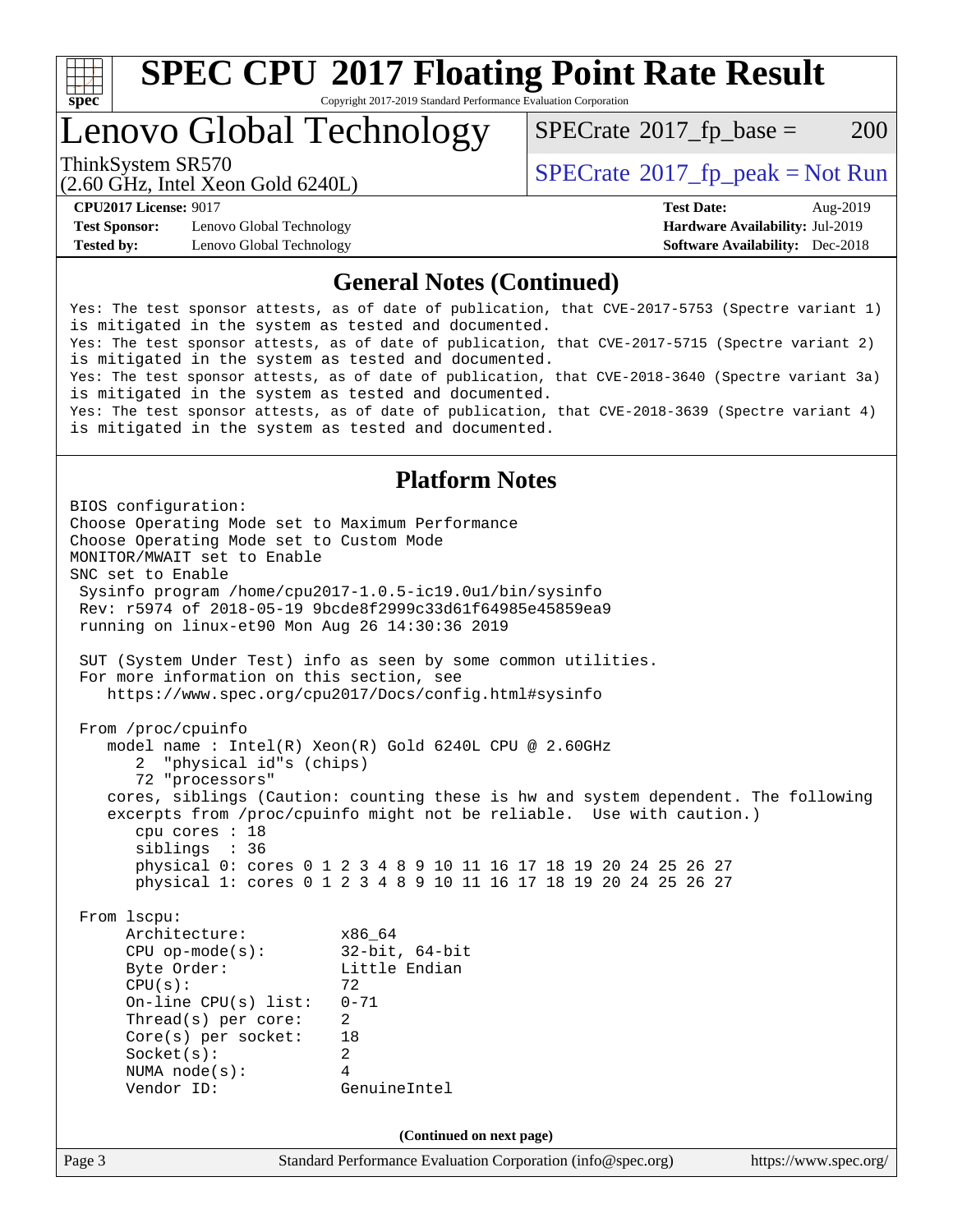

# **[SPEC CPU](http://www.spec.org/auto/cpu2017/Docs/result-fields.html#SPECCPU2017FloatingPointRateResult)[2017 Floating Point Rate Result](http://www.spec.org/auto/cpu2017/Docs/result-fields.html#SPECCPU2017FloatingPointRateResult)**

Copyright 2017-2019 Standard Performance Evaluation Corporation

## Lenovo Global Technology

 $SPECTate$ <sup>®</sup>[2017\\_fp\\_base =](http://www.spec.org/auto/cpu2017/Docs/result-fields.html#SPECrate2017fpbase) 200

ThinkSystem SR570<br>(2.60 GHz, Intel Xeon Gold 6240I)  $\begin{array}{c} | \text{SPECrate} \textdegree 2017\_fp\_peak = Not Run \end{array}$  $\begin{array}{c} | \text{SPECrate} \textdegree 2017\_fp\_peak = Not Run \end{array}$  $\begin{array}{c} | \text{SPECrate} \textdegree 2017\_fp\_peak = Not Run \end{array}$ 

**[CPU2017 License:](http://www.spec.org/auto/cpu2017/Docs/result-fields.html#CPU2017License)** 9017 **[Test Date:](http://www.spec.org/auto/cpu2017/Docs/result-fields.html#TestDate)** Aug-2019

**[Test Sponsor:](http://www.spec.org/auto/cpu2017/Docs/result-fields.html#TestSponsor)** Lenovo Global Technology **[Hardware Availability:](http://www.spec.org/auto/cpu2017/Docs/result-fields.html#HardwareAvailability)** Jul-2019 **[Tested by:](http://www.spec.org/auto/cpu2017/Docs/result-fields.html#Testedby)** Lenovo Global Technology **[Software Availability:](http://www.spec.org/auto/cpu2017/Docs/result-fields.html#SoftwareAvailability)** Dec-2018

(2.60 GHz, Intel Xeon Gold 6240L)

### **[Platform Notes \(Continued\)](http://www.spec.org/auto/cpu2017/Docs/result-fields.html#PlatformNotes)**

 CPU family: 6 Model: 85 Model name: Intel(R) Xeon(R) Gold 6240L CPU @ 2.60GHz Stepping: 7 CPU MHz: 2600.000 CPU max MHz: 3900.0000 CPU min MHz: 1000.0000 BogoMIPS: 5200.00 Virtualization: VT-x L1d cache: 32K L1i cache: 32K L2 cache: 1024K L3 cache: 25344K NUMA node0 CPU(s): 0-2,5,6,9,10,14,15,36-38,41,42,45,46,50,51 NUMA node1 CPU(s): 3,4,7,8,11-13,16,17,39,40,43,44,47-49,52,53 NUMA node2 CPU(s): 18-20,23,24,27,28,32,33,54-56,59,60,63,64,68,69 NUMA node3 CPU(s): 21,22,25,26,29-31,34,35,57,58,61,62,65-67,70,71 Flags: fpu vme de pse tsc msr pae mce cx8 apic sep mtrr pge mca cmov pat pse36 clflush dts acpi mmx fxsr sse sse2 ss ht tm pbe syscall nx pdpe1gb rdtscp lm constant\_tsc art arch\_perfmon pebs bts rep\_good nopl xtopology nonstop\_tsc cpuid aperfmperf pni pclmulqdq dtes64 monitor ds\_cpl vmx smx est tm2 ssse3 sdbg fma cx16 xtpr pdcm pcid dca sse4\_1 sse4\_2 x2apic movbe popcnt tsc\_deadline\_timer aes xsave avx f16c rdrand lahf\_lm abm 3dnowprefetch cpuid\_fault epb cat\_l3 cdp\_l3 invpcid\_single intel\_ppin ssbd mba ibrs ibpb stibp tpr\_shadow vnmi flexpriority ept vpid fsgsbase tsc\_adjust bmi1 hle avx2 smep bmi2 erms invpcid rtm cqm mpx rdt\_a avx512f avx512dq rdseed adx smap clflushopt clwb intel\_pt avx512cd avx512bw avx512vl xsaveopt xsavec xgetbv1 xsaves cqm\_llc cqm\_occup\_llc cqm\_mbm\_total cqm\_mbm\_local dtherm ida arat pln pts pku ospke avx512\_vnni flush\_l1d arch\_capabilities /proc/cpuinfo cache data cache size : 25344 KB From numactl --hardware WARNING: a numactl 'node' might or might not correspond to a physical chip.

 available: 4 nodes (0-3) node 0 cpus: 0 1 2 5 6 9 10 14 15 36 37 38 41 42 45 46 50 51 node 0 size: 47685 MB node 0 free: 47101 MB node 1 cpus: 3 4 7 8 11 12 13 16 17 39 40 43 44 47 48 49 52 53 node 1 size: 48370 MB node 1 free: 47893 MB node 2 cpus: 18 19 20 23 24 27 28 32 33 54 55 56 59 60 63 64 68 69 node 2 size: 48370 MB node 2 free: 47843 MB node 3 cpus: 21 22 25 26 29 30 31 34 35 57 58 61 62 65 66 67 70 71 node 3 size: 48338 MB node 3 free: 47686 MB

**(Continued on next page)**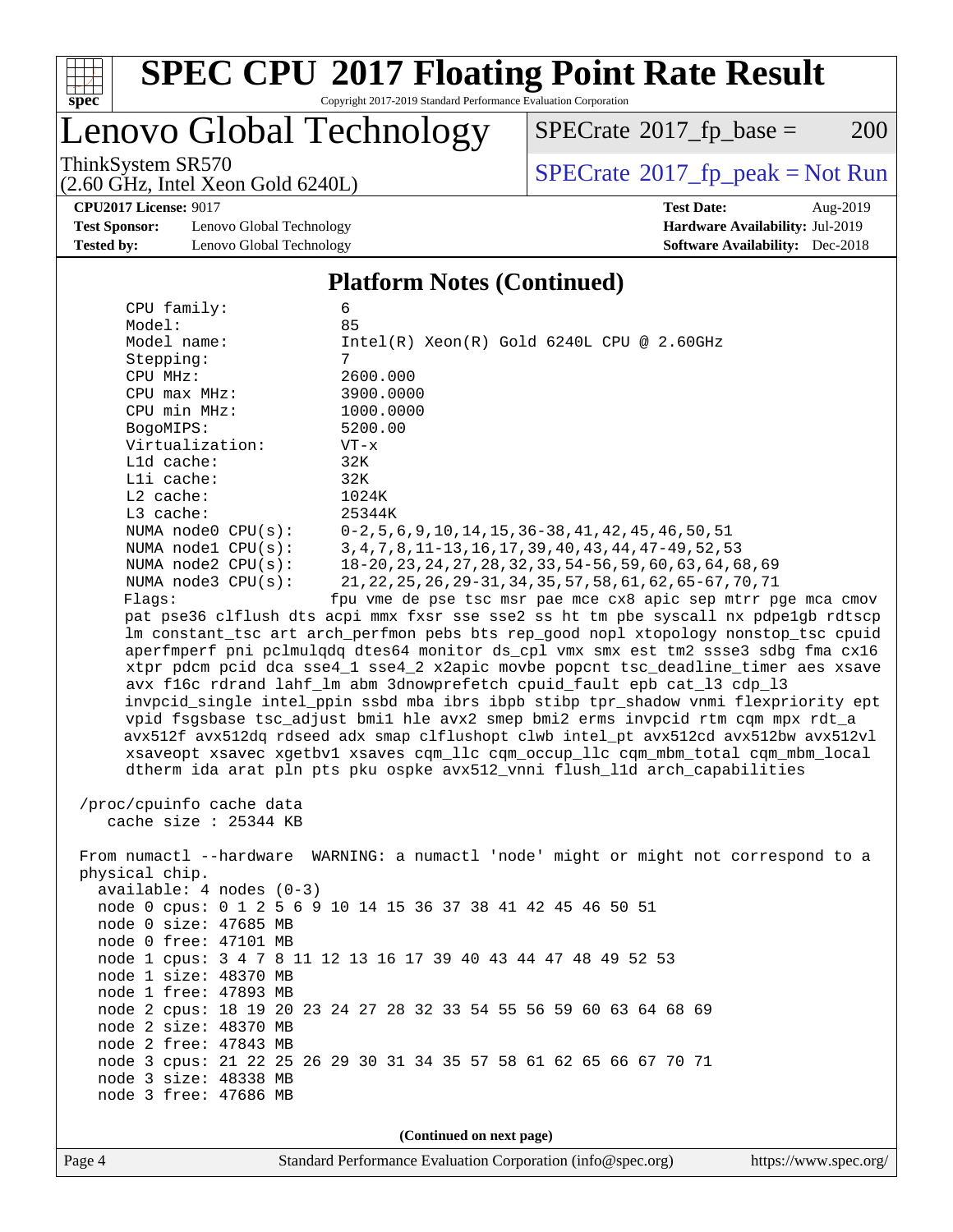| <b>SPEC CPU®2017 Floating Point Rate Result</b><br>Copyright 2017-2019 Standard Performance Evaluation Corporation<br>$spec^*$                                                                                                                                                                                                                                                                                                                                                                        |                                          |  |  |  |
|-------------------------------------------------------------------------------------------------------------------------------------------------------------------------------------------------------------------------------------------------------------------------------------------------------------------------------------------------------------------------------------------------------------------------------------------------------------------------------------------------------|------------------------------------------|--|--|--|
| Lenovo Global Technology                                                                                                                                                                                                                                                                                                                                                                                                                                                                              | 200<br>$SPECrate^{\circ}2017$ fp base =  |  |  |  |
| ThinkSystem SR570<br>$(2.60 \text{ GHz}, \text{Intel Xeon Gold } 6240L)$                                                                                                                                                                                                                                                                                                                                                                                                                              | $SPECrate^{\circ}2017rfp peak = Not Run$ |  |  |  |
| <b>CPU2017 License: 9017</b><br><b>Test Date:</b><br>Aug-2019<br><b>Test Sponsor:</b><br>Lenovo Global Technology<br>Hardware Availability: Jul-2019<br><b>Software Availability:</b> Dec-2018<br><b>Tested by:</b><br>Lenovo Global Technology                                                                                                                                                                                                                                                       |                                          |  |  |  |
| <b>Platform Notes (Continued)</b>                                                                                                                                                                                                                                                                                                                                                                                                                                                                     |                                          |  |  |  |
| node distances:<br>$\mathbf{1}$<br>node<br>0<br>2<br>3<br>0:<br>- 11<br>21<br>21<br>10<br>1: 11 10<br>21 21<br>2:<br>21<br>21<br>10<br>11<br>3:<br>21<br>21<br>10<br>11<br>From /proc/meminfo<br>MemTotal:<br>197390820 kB<br>HugePages_Total:<br>0<br>Hugepagesize:<br>2048 kB                                                                                                                                                                                                                       |                                          |  |  |  |
| From /etc/*release* /etc/*version*<br>SuSE-release:<br>SUSE Linux Enterprise Server 12 (x86_64)<br>$VERSION = 12$<br>PATCHLEVEL = 4<br># This file is deprecated and will be removed in a future service pack or release.<br># Please check /etc/os-release for details about this release.<br>os-release:<br>NAME="SLES"<br>VERSION="12-SP4"<br>VERSION_ID="12.4"<br>PRETTY_NAME="SUSE Linux Enterprise Server 12 SP4"<br>ID="sles"<br>$ANSI\_COLOR = "0; 32"$<br>CPE NAME="cpe:/o:suse:sles:12:sp4" |                                          |  |  |  |
| uname $-a$ :<br>Linux linux-et90 4.12.14-94.41-default #1 SMP Wed Oct 31 12:25:04 UTC 2018 (3090901)<br>x86_64 x86_64 x86_64 GNU/Linux                                                                                                                                                                                                                                                                                                                                                                |                                          |  |  |  |
| Kernel self-reported vulnerability status:<br>CVE-2017-5754 (Meltdown):<br>Not affected<br>CVE-2017-5753 (Spectre variant 1): Mitigation: __user pointer sanitization<br>CVE-2017-5715 (Spectre variant 2): Mitigation: Indirect Branch Restricted Speculation,<br>IBPB, IBRS_FW                                                                                                                                                                                                                      |                                          |  |  |  |
| run-level 3 Aug 26 10:00<br>SPEC is set to: /home/cpu2017-1.0.5-ic19.0u1<br>Type Size Used Avail Use% Mounted on<br>Filesystem<br>/dev/sda3<br>36G 857G<br>xfs<br>892G<br>$4\%$ /<br>Additional information from dmidecode follows. WARNING: Use caution when you interpret                                                                                                                                                                                                                           |                                          |  |  |  |
| this section. The 'dmidecode' program reads system data which is "intended to allow                                                                                                                                                                                                                                                                                                                                                                                                                   |                                          |  |  |  |
| (Continued on next page)                                                                                                                                                                                                                                                                                                                                                                                                                                                                              |                                          |  |  |  |
| Page 5<br>Standard Performance Evaluation Corporation (info@spec.org)                                                                                                                                                                                                                                                                                                                                                                                                                                 | https://www.spec.org/                    |  |  |  |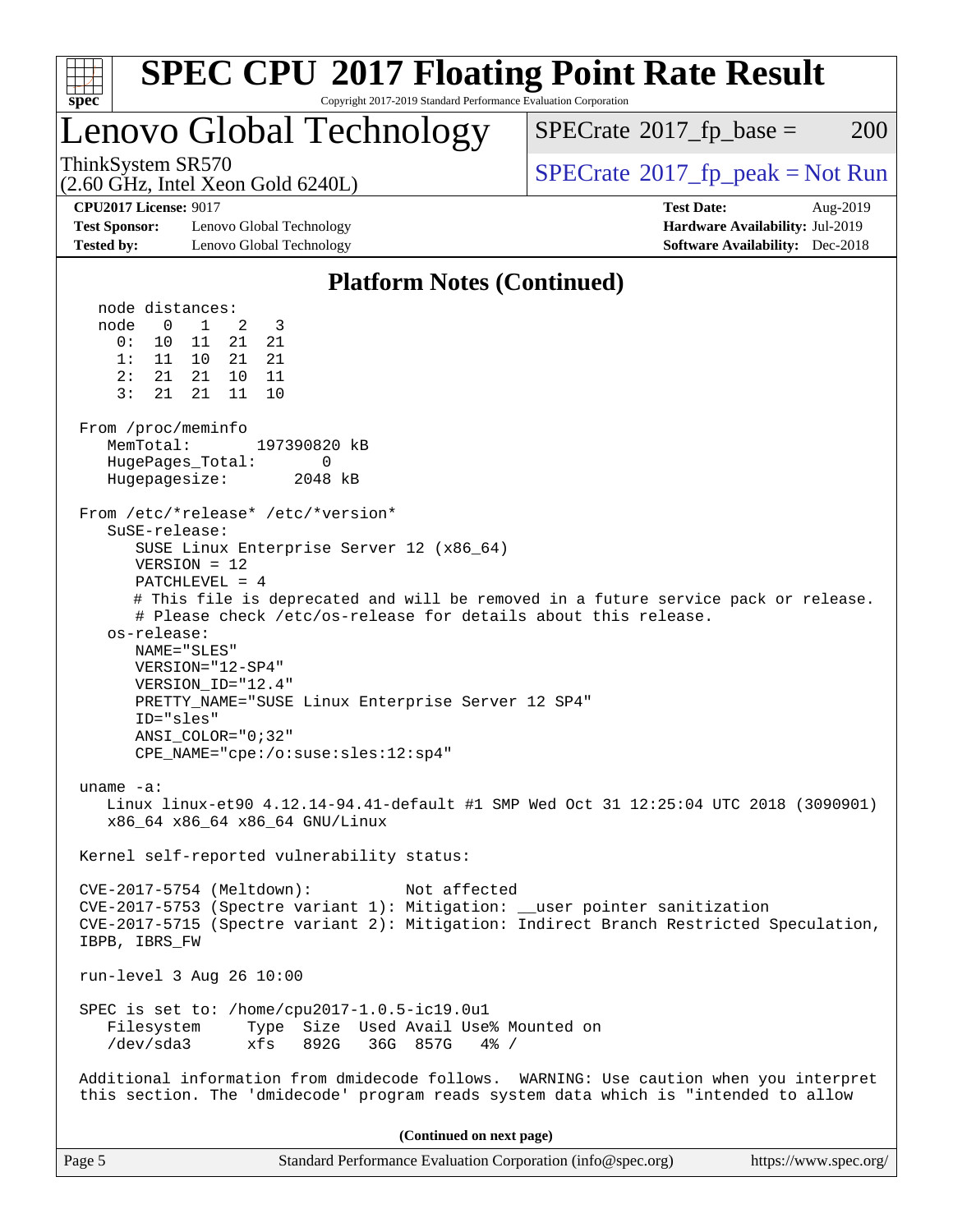

## Lenovo Global Technology

 $SPECTate$ <sup>®</sup>[2017\\_fp\\_base =](http://www.spec.org/auto/cpu2017/Docs/result-fields.html#SPECrate2017fpbase) 200

(2.60 GHz, Intel Xeon Gold 6240L)

ThinkSystem SR570<br>  $SPECTI<sub>2</sub> Intel Yeson Gold 6240I$   $SPECTI<sub>2</sub> Intel Yeson Gold 6240I$ 

**[Test Sponsor:](http://www.spec.org/auto/cpu2017/Docs/result-fields.html#TestSponsor)** Lenovo Global Technology **[Hardware Availability:](http://www.spec.org/auto/cpu2017/Docs/result-fields.html#HardwareAvailability)** Jul-2019 **[Tested by:](http://www.spec.org/auto/cpu2017/Docs/result-fields.html#Testedby)** Lenovo Global Technology **[Software Availability:](http://www.spec.org/auto/cpu2017/Docs/result-fields.html#SoftwareAvailability)** Dec-2018

**[CPU2017 License:](http://www.spec.org/auto/cpu2017/Docs/result-fields.html#CPU2017License)** 9017 **[Test Date:](http://www.spec.org/auto/cpu2017/Docs/result-fields.html#TestDate)** Aug-2019

### **[Platform Notes \(Continued\)](http://www.spec.org/auto/cpu2017/Docs/result-fields.html#PlatformNotes)**

 hardware to be accurately determined", but the intent may not be met, as there are frequent changes to hardware, firmware, and the "DMTF SMBIOS" standard. BIOS Lenovo -[TEE141E-2.30]- 07/02/2019 Memory: 4x NO DIMM NO DIMM 12x SK Hynix HMA82GR7CJR8N-WM 16 GB 2 rank 2933

(End of data from sysinfo program)

### **[Compiler Version Notes](http://www.spec.org/auto/cpu2017/Docs/result-fields.html#CompilerVersionNotes)**

============================================================================== C | 519.lbm\_r(base) 538.imagick\_r(base) 544.nab\_r(base) ------------------------------------------------------------------------------ Intel(R) C Intel(R) 64 Compiler for applications running on Intel(R) 64, Version 19.0.1.144 Build 20181018 Copyright (C) 1985-2018 Intel Corporation. All rights reserved. ------------------------------------------------------------------------------ ==============================================================================  $C++$  | 508.namd\_r(base) 510.parest\_r(base) ------------------------------------------------------------------------------ Intel(R) C++ Intel(R) 64 Compiler for applications running on Intel(R) 64, Version 19.0.1.144 Build 20181018 Copyright (C) 1985-2018 Intel Corporation. All rights reserved. ------------------------------------------------------------------------------ ==============================================================================  $C++$ ,  $C$  | 511.povray\_r(base) 526.blender\_r(base) ------------------------------------------------------------------------------ Intel(R) C++ Intel(R) 64 Compiler for applications running on Intel(R)  $64$ , Version 19.0.1.144 Build 20181018 Copyright (C) 1985-2018 Intel Corporation. All rights reserved. Intel(R) C Intel(R) 64 Compiler for applications running on Intel(R)  $64$ , Version 19.0.1.144 Build 20181018 Copyright (C) 1985-2018 Intel Corporation. All rights reserved. ------------------------------------------------------------------------------ ============================================================================== C++, C, Fortran | 507.cactuBSSN\_r(base) ------------------------------------------------------------------------------ Intel(R) C++ Intel(R) 64 Compiler for applications running on Intel(R)  $64$ , Version 19.0.1.144 Build 20181018 Copyright (C) 1985-2018 Intel Corporation. All rights reserved. Intel(R) C Intel(R) 64 Compiler for applications running on Intel(R)  $64$ , Version 19.0.1.144 Build 20181018 **(Continued on next page)**

| Page 6 | Standard Performance Evaluation Corporation (info@spec.org) | https://www.spec.org/ |
|--------|-------------------------------------------------------------|-----------------------|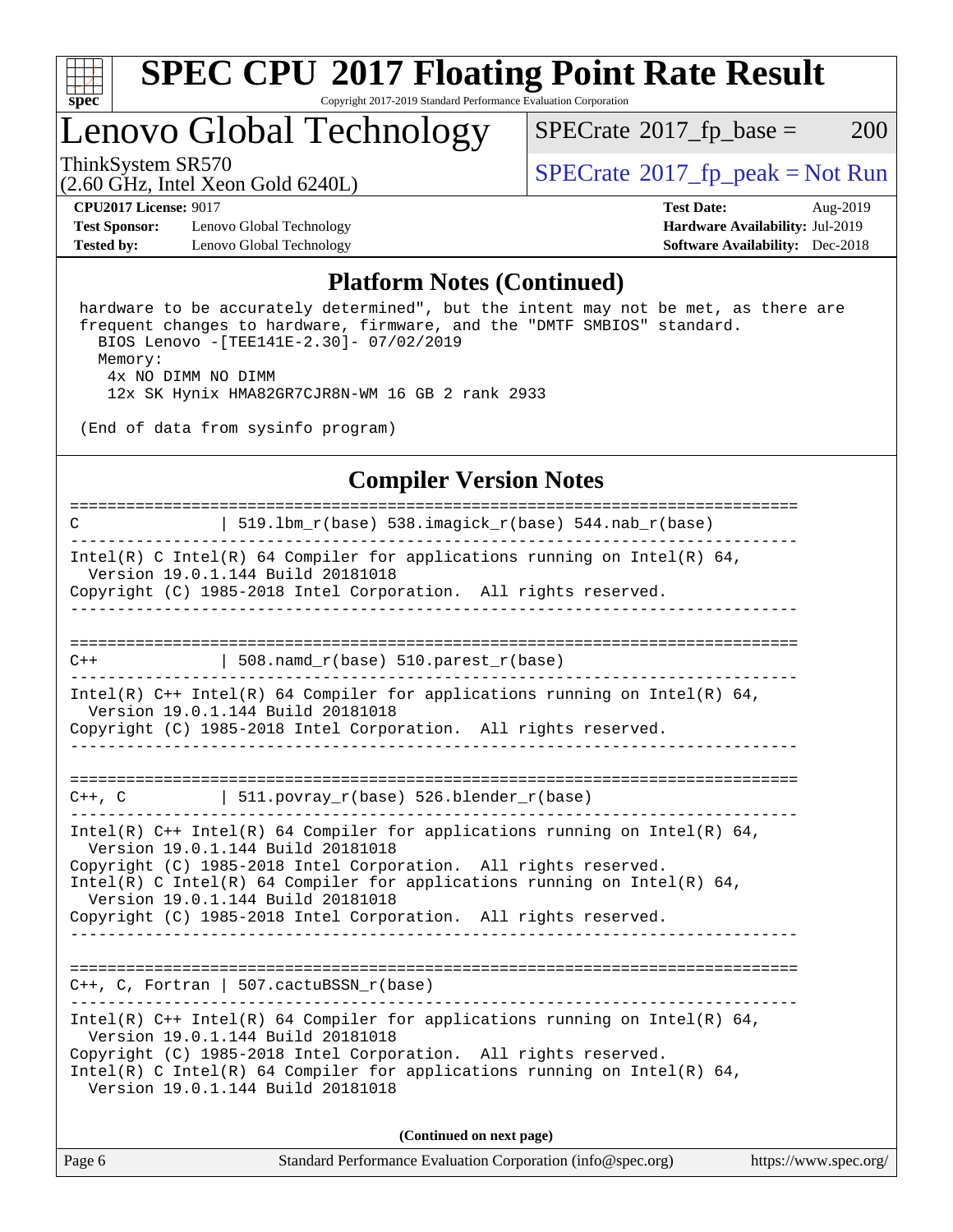

# **[SPEC CPU](http://www.spec.org/auto/cpu2017/Docs/result-fields.html#SPECCPU2017FloatingPointRateResult)[2017 Floating Point Rate Result](http://www.spec.org/auto/cpu2017/Docs/result-fields.html#SPECCPU2017FloatingPointRateResult)**

Copyright 2017-2019 Standard Performance Evaluation Corporation

## Lenovo Global Technology

 $SPECTate@2017_fp\_base = 200$ 

(2.60 GHz, Intel Xeon Gold 6240L)

ThinkSystem SR570<br>  $\begin{array}{c}\n\text{SPECrate} \textcirc 2017\_fp\_peak = Not Run \\
\text{SPECrate} \textcirc 2017\_fp\_peak = Not Run\n\end{array}$  $\begin{array}{c}\n\text{SPECrate} \textcirc 2017\_fp\_peak = Not Run \\
\text{SPECrate} \textcirc 2017\_fp\_peak = Not Run\n\end{array}$  $\begin{array}{c}\n\text{SPECrate} \textcirc 2017\_fp\_peak = Not Run \\
\text{SPECrate} \textcirc 2017\_fp\_peak = Not Run\n\end{array}$ 

**[Test Sponsor:](http://www.spec.org/auto/cpu2017/Docs/result-fields.html#TestSponsor)** Lenovo Global Technology **[Hardware Availability:](http://www.spec.org/auto/cpu2017/Docs/result-fields.html#HardwareAvailability)** Jul-2019 **[Tested by:](http://www.spec.org/auto/cpu2017/Docs/result-fields.html#Testedby)** Lenovo Global Technology **[Software Availability:](http://www.spec.org/auto/cpu2017/Docs/result-fields.html#SoftwareAvailability)** Dec-2018

**[CPU2017 License:](http://www.spec.org/auto/cpu2017/Docs/result-fields.html#CPU2017License)** 9017 **[Test Date:](http://www.spec.org/auto/cpu2017/Docs/result-fields.html#TestDate)** Aug-2019

### **[Compiler Version Notes \(Continued\)](http://www.spec.org/auto/cpu2017/Docs/result-fields.html#CompilerVersionNotes)**

| Copyright (C) 1985-2018 Intel Corporation. All rights reserved.<br>Intel(R) Fortran Intel(R) 64 Compiler for applications running on Intel(R)<br>64, Version 19.0.1.144 Build 20181018<br>Copyright (C) 1985-2018 Intel Corporation. All rights reserved.                                                                                                                  |  |  |  |  |  |
|----------------------------------------------------------------------------------------------------------------------------------------------------------------------------------------------------------------------------------------------------------------------------------------------------------------------------------------------------------------------------|--|--|--|--|--|
| 503.bwaves_r(base) 549.fotonik3d_r(base) 554.roms_r(base)<br>Fortran                                                                                                                                                                                                                                                                                                       |  |  |  |  |  |
| Intel(R) Fortran Intel(R) 64 Compiler for applications running on Intel(R)<br>64, Version 19.0.1.144 Build 20181018<br>Copyright (C) 1985-2018 Intel Corporation. All rights reserved.                                                                                                                                                                                     |  |  |  |  |  |
| Fortran, $C$   521.wrf $r(base)$ 527.cam4 $r(base)$                                                                                                                                                                                                                                                                                                                        |  |  |  |  |  |
| Intel(R) Fortran Intel(R) 64 Compiler for applications running on Intel(R)<br>64, Version 19.0.1.144 Build 20181018<br>Copyright (C) 1985-2018 Intel Corporation. All rights reserved.<br>Intel(R) C Intel(R) 64 Compiler for applications running on Intel(R) 64,<br>Version 19.0.1.144 Build 20181018<br>Copyright (C) 1985-2018 Intel Corporation. All rights reserved. |  |  |  |  |  |

## **[Base Compiler Invocation](http://www.spec.org/auto/cpu2017/Docs/result-fields.html#BaseCompilerInvocation)**

[C benchmarks](http://www.spec.org/auto/cpu2017/Docs/result-fields.html#Cbenchmarks): [icc -m64 -std=c11](http://www.spec.org/cpu2017/results/res2019q3/cpu2017-20190903-17667.flags.html#user_CCbase_intel_icc_64bit_c11_33ee0cdaae7deeeab2a9725423ba97205ce30f63b9926c2519791662299b76a0318f32ddfffdc46587804de3178b4f9328c46fa7c2b0cd779d7a61945c91cd35)

[C++ benchmarks:](http://www.spec.org/auto/cpu2017/Docs/result-fields.html#CXXbenchmarks) [icpc -m64](http://www.spec.org/cpu2017/results/res2019q3/cpu2017-20190903-17667.flags.html#user_CXXbase_intel_icpc_64bit_4ecb2543ae3f1412ef961e0650ca070fec7b7afdcd6ed48761b84423119d1bf6bdf5cad15b44d48e7256388bc77273b966e5eb805aefd121eb22e9299b2ec9d9)

[Fortran benchmarks](http://www.spec.org/auto/cpu2017/Docs/result-fields.html#Fortranbenchmarks): [ifort -m64](http://www.spec.org/cpu2017/results/res2019q3/cpu2017-20190903-17667.flags.html#user_FCbase_intel_ifort_64bit_24f2bb282fbaeffd6157abe4f878425411749daecae9a33200eee2bee2fe76f3b89351d69a8130dd5949958ce389cf37ff59a95e7a40d588e8d3a57e0c3fd751)

[Benchmarks using both Fortran and C](http://www.spec.org/auto/cpu2017/Docs/result-fields.html#BenchmarksusingbothFortranandC): [ifort -m64](http://www.spec.org/cpu2017/results/res2019q3/cpu2017-20190903-17667.flags.html#user_CC_FCbase_intel_ifort_64bit_24f2bb282fbaeffd6157abe4f878425411749daecae9a33200eee2bee2fe76f3b89351d69a8130dd5949958ce389cf37ff59a95e7a40d588e8d3a57e0c3fd751) [icc -m64 -std=c11](http://www.spec.org/cpu2017/results/res2019q3/cpu2017-20190903-17667.flags.html#user_CC_FCbase_intel_icc_64bit_c11_33ee0cdaae7deeeab2a9725423ba97205ce30f63b9926c2519791662299b76a0318f32ddfffdc46587804de3178b4f9328c46fa7c2b0cd779d7a61945c91cd35)

[Benchmarks using both C and C++](http://www.spec.org/auto/cpu2017/Docs/result-fields.html#BenchmarksusingbothCandCXX): [icpc -m64](http://www.spec.org/cpu2017/results/res2019q3/cpu2017-20190903-17667.flags.html#user_CC_CXXbase_intel_icpc_64bit_4ecb2543ae3f1412ef961e0650ca070fec7b7afdcd6ed48761b84423119d1bf6bdf5cad15b44d48e7256388bc77273b966e5eb805aefd121eb22e9299b2ec9d9) [icc -m64 -std=c11](http://www.spec.org/cpu2017/results/res2019q3/cpu2017-20190903-17667.flags.html#user_CC_CXXbase_intel_icc_64bit_c11_33ee0cdaae7deeeab2a9725423ba97205ce30f63b9926c2519791662299b76a0318f32ddfffdc46587804de3178b4f9328c46fa7c2b0cd779d7a61945c91cd35)

[Benchmarks using Fortran, C, and C++:](http://www.spec.org/auto/cpu2017/Docs/result-fields.html#BenchmarksusingFortranCandCXX) [icpc -m64](http://www.spec.org/cpu2017/results/res2019q3/cpu2017-20190903-17667.flags.html#user_CC_CXX_FCbase_intel_icpc_64bit_4ecb2543ae3f1412ef961e0650ca070fec7b7afdcd6ed48761b84423119d1bf6bdf5cad15b44d48e7256388bc77273b966e5eb805aefd121eb22e9299b2ec9d9) [icc -m64 -std=c11](http://www.spec.org/cpu2017/results/res2019q3/cpu2017-20190903-17667.flags.html#user_CC_CXX_FCbase_intel_icc_64bit_c11_33ee0cdaae7deeeab2a9725423ba97205ce30f63b9926c2519791662299b76a0318f32ddfffdc46587804de3178b4f9328c46fa7c2b0cd779d7a61945c91cd35) [ifort -m64](http://www.spec.org/cpu2017/results/res2019q3/cpu2017-20190903-17667.flags.html#user_CC_CXX_FCbase_intel_ifort_64bit_24f2bb282fbaeffd6157abe4f878425411749daecae9a33200eee2bee2fe76f3b89351d69a8130dd5949958ce389cf37ff59a95e7a40d588e8d3a57e0c3fd751)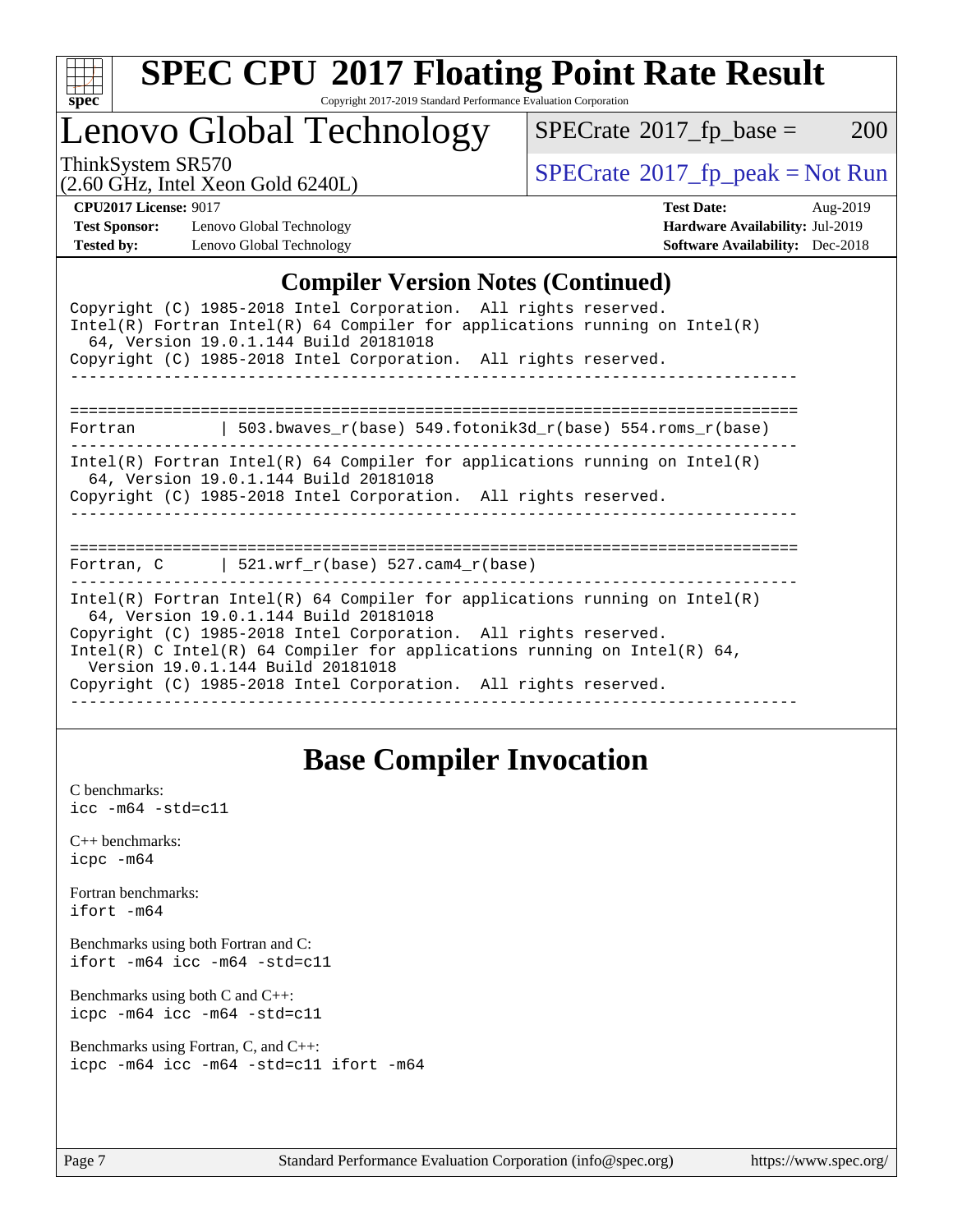

## Lenovo Global Technology

 $SPECTate$ <sup>®</sup>[2017\\_fp\\_base =](http://www.spec.org/auto/cpu2017/Docs/result-fields.html#SPECrate2017fpbase) 200

(2.60 GHz, Intel Xeon Gold 6240L)

ThinkSystem SR570<br>  $SPECrate^{\circ}2017$  $SPECrate^{\circ}2017$  fp\_peak = Not Run

**[Test Sponsor:](http://www.spec.org/auto/cpu2017/Docs/result-fields.html#TestSponsor)** Lenovo Global Technology **[Hardware Availability:](http://www.spec.org/auto/cpu2017/Docs/result-fields.html#HardwareAvailability)** Jul-2019 **[Tested by:](http://www.spec.org/auto/cpu2017/Docs/result-fields.html#Testedby)** Lenovo Global Technology **[Software Availability:](http://www.spec.org/auto/cpu2017/Docs/result-fields.html#SoftwareAvailability)** Dec-2018

**[CPU2017 License:](http://www.spec.org/auto/cpu2017/Docs/result-fields.html#CPU2017License)** 9017 **[Test Date:](http://www.spec.org/auto/cpu2017/Docs/result-fields.html#TestDate)** Aug-2019

## **[Base Portability Flags](http://www.spec.org/auto/cpu2017/Docs/result-fields.html#BasePortabilityFlags)**

 503.bwaves\_r: [-DSPEC\\_LP64](http://www.spec.org/cpu2017/results/res2019q3/cpu2017-20190903-17667.flags.html#suite_basePORTABILITY503_bwaves_r_DSPEC_LP64) 507.cactuBSSN\_r: [-DSPEC\\_LP64](http://www.spec.org/cpu2017/results/res2019q3/cpu2017-20190903-17667.flags.html#suite_basePORTABILITY507_cactuBSSN_r_DSPEC_LP64) 508.namd\_r: [-DSPEC\\_LP64](http://www.spec.org/cpu2017/results/res2019q3/cpu2017-20190903-17667.flags.html#suite_basePORTABILITY508_namd_r_DSPEC_LP64) 510.parest\_r: [-DSPEC\\_LP64](http://www.spec.org/cpu2017/results/res2019q3/cpu2017-20190903-17667.flags.html#suite_basePORTABILITY510_parest_r_DSPEC_LP64) 511.povray\_r: [-DSPEC\\_LP64](http://www.spec.org/cpu2017/results/res2019q3/cpu2017-20190903-17667.flags.html#suite_basePORTABILITY511_povray_r_DSPEC_LP64) 519.lbm\_r: [-DSPEC\\_LP64](http://www.spec.org/cpu2017/results/res2019q3/cpu2017-20190903-17667.flags.html#suite_basePORTABILITY519_lbm_r_DSPEC_LP64) 521.wrf\_r: [-DSPEC\\_LP64](http://www.spec.org/cpu2017/results/res2019q3/cpu2017-20190903-17667.flags.html#suite_basePORTABILITY521_wrf_r_DSPEC_LP64) [-DSPEC\\_CASE\\_FLAG](http://www.spec.org/cpu2017/results/res2019q3/cpu2017-20190903-17667.flags.html#b521.wrf_r_baseCPORTABILITY_DSPEC_CASE_FLAG) [-convert big\\_endian](http://www.spec.org/cpu2017/results/res2019q3/cpu2017-20190903-17667.flags.html#user_baseFPORTABILITY521_wrf_r_convert_big_endian_c3194028bc08c63ac5d04de18c48ce6d347e4e562e8892b8bdbdc0214820426deb8554edfa529a3fb25a586e65a3d812c835984020483e7e73212c4d31a38223) 526.blender\_r: [-DSPEC\\_LP64](http://www.spec.org/cpu2017/results/res2019q3/cpu2017-20190903-17667.flags.html#suite_basePORTABILITY526_blender_r_DSPEC_LP64) [-DSPEC\\_LINUX](http://www.spec.org/cpu2017/results/res2019q3/cpu2017-20190903-17667.flags.html#b526.blender_r_baseCPORTABILITY_DSPEC_LINUX) [-funsigned-char](http://www.spec.org/cpu2017/results/res2019q3/cpu2017-20190903-17667.flags.html#user_baseCPORTABILITY526_blender_r_force_uchar_40c60f00ab013830e2dd6774aeded3ff59883ba5a1fc5fc14077f794d777847726e2a5858cbc7672e36e1b067e7e5c1d9a74f7176df07886a243d7cc18edfe67) 527.cam4\_r: [-DSPEC\\_LP64](http://www.spec.org/cpu2017/results/res2019q3/cpu2017-20190903-17667.flags.html#suite_basePORTABILITY527_cam4_r_DSPEC_LP64) [-DSPEC\\_CASE\\_FLAG](http://www.spec.org/cpu2017/results/res2019q3/cpu2017-20190903-17667.flags.html#b527.cam4_r_baseCPORTABILITY_DSPEC_CASE_FLAG) 538.imagick\_r: [-DSPEC\\_LP64](http://www.spec.org/cpu2017/results/res2019q3/cpu2017-20190903-17667.flags.html#suite_basePORTABILITY538_imagick_r_DSPEC_LP64) 544.nab\_r: [-DSPEC\\_LP64](http://www.spec.org/cpu2017/results/res2019q3/cpu2017-20190903-17667.flags.html#suite_basePORTABILITY544_nab_r_DSPEC_LP64) 549.fotonik3d\_r: [-DSPEC\\_LP64](http://www.spec.org/cpu2017/results/res2019q3/cpu2017-20190903-17667.flags.html#suite_basePORTABILITY549_fotonik3d_r_DSPEC_LP64) 554.roms\_r: [-DSPEC\\_LP64](http://www.spec.org/cpu2017/results/res2019q3/cpu2017-20190903-17667.flags.html#suite_basePORTABILITY554_roms_r_DSPEC_LP64)

### **[Base Optimization Flags](http://www.spec.org/auto/cpu2017/Docs/result-fields.html#BaseOptimizationFlags)**

#### [C benchmarks](http://www.spec.org/auto/cpu2017/Docs/result-fields.html#Cbenchmarks):

[-xCORE-AVX512](http://www.spec.org/cpu2017/results/res2019q3/cpu2017-20190903-17667.flags.html#user_CCbase_f-xCORE-AVX512) [-ipo](http://www.spec.org/cpu2017/results/res2019q3/cpu2017-20190903-17667.flags.html#user_CCbase_f-ipo) [-O3](http://www.spec.org/cpu2017/results/res2019q3/cpu2017-20190903-17667.flags.html#user_CCbase_f-O3) [-no-prec-div](http://www.spec.org/cpu2017/results/res2019q3/cpu2017-20190903-17667.flags.html#user_CCbase_f-no-prec-div) [-qopt-prefetch](http://www.spec.org/cpu2017/results/res2019q3/cpu2017-20190903-17667.flags.html#user_CCbase_f-qopt-prefetch) [-ffinite-math-only](http://www.spec.org/cpu2017/results/res2019q3/cpu2017-20190903-17667.flags.html#user_CCbase_f_finite_math_only_cb91587bd2077682c4b38af759c288ed7c732db004271a9512da14a4f8007909a5f1427ecbf1a0fb78ff2a814402c6114ac565ca162485bbcae155b5e4258871) [-qopt-mem-layout-trans=4](http://www.spec.org/cpu2017/results/res2019q3/cpu2017-20190903-17667.flags.html#user_CCbase_f-qopt-mem-layout-trans_fa39e755916c150a61361b7846f310bcdf6f04e385ef281cadf3647acec3f0ae266d1a1d22d972a7087a248fd4e6ca390a3634700869573d231a252c784941a8)

#### [C++ benchmarks:](http://www.spec.org/auto/cpu2017/Docs/result-fields.html#CXXbenchmarks)

[-xCORE-AVX512](http://www.spec.org/cpu2017/results/res2019q3/cpu2017-20190903-17667.flags.html#user_CXXbase_f-xCORE-AVX512) [-ipo](http://www.spec.org/cpu2017/results/res2019q3/cpu2017-20190903-17667.flags.html#user_CXXbase_f-ipo) [-O3](http://www.spec.org/cpu2017/results/res2019q3/cpu2017-20190903-17667.flags.html#user_CXXbase_f-O3) [-no-prec-div](http://www.spec.org/cpu2017/results/res2019q3/cpu2017-20190903-17667.flags.html#user_CXXbase_f-no-prec-div) [-qopt-prefetch](http://www.spec.org/cpu2017/results/res2019q3/cpu2017-20190903-17667.flags.html#user_CXXbase_f-qopt-prefetch) [-ffinite-math-only](http://www.spec.org/cpu2017/results/res2019q3/cpu2017-20190903-17667.flags.html#user_CXXbase_f_finite_math_only_cb91587bd2077682c4b38af759c288ed7c732db004271a9512da14a4f8007909a5f1427ecbf1a0fb78ff2a814402c6114ac565ca162485bbcae155b5e4258871) [-qopt-mem-layout-trans=4](http://www.spec.org/cpu2017/results/res2019q3/cpu2017-20190903-17667.flags.html#user_CXXbase_f-qopt-mem-layout-trans_fa39e755916c150a61361b7846f310bcdf6f04e385ef281cadf3647acec3f0ae266d1a1d22d972a7087a248fd4e6ca390a3634700869573d231a252c784941a8)

#### [Fortran benchmarks](http://www.spec.org/auto/cpu2017/Docs/result-fields.html#Fortranbenchmarks):

```
-xCORE-AVX512 -ipo -O3 -no-prec-div -qopt-prefetch
-ffinite-math-only -qopt-mem-layout-trans=4 -auto
-nostandard-realloc-lhs -align array32byte
```
[Benchmarks using both Fortran and C](http://www.spec.org/auto/cpu2017/Docs/result-fields.html#BenchmarksusingbothFortranandC):

```
-xCORE-AVX512 -ipo -O3 -no-prec-div -qopt-prefetch
-ffinite-math-only -qopt-mem-layout-trans=4 -auto
-nostandard-realloc-lhs -align array32byte
```
#### [Benchmarks using both C and C++](http://www.spec.org/auto/cpu2017/Docs/result-fields.html#BenchmarksusingbothCandCXX):

```
-xCORE-AVX512 -ipo -O3 -no-prec-div -qopt-prefetch
-ffinite-math-only -qopt-mem-layout-trans=4
```
[Benchmarks using Fortran, C, and C++:](http://www.spec.org/auto/cpu2017/Docs/result-fields.html#BenchmarksusingFortranCandCXX)

```
-xCORE-AVX512 -ipo -O3 -no-prec-div -qopt-prefetch
-ffinite-math-only -qopt-mem-layout-trans=4 -auto
-nostandard-realloc-lhs -align array32byte
```